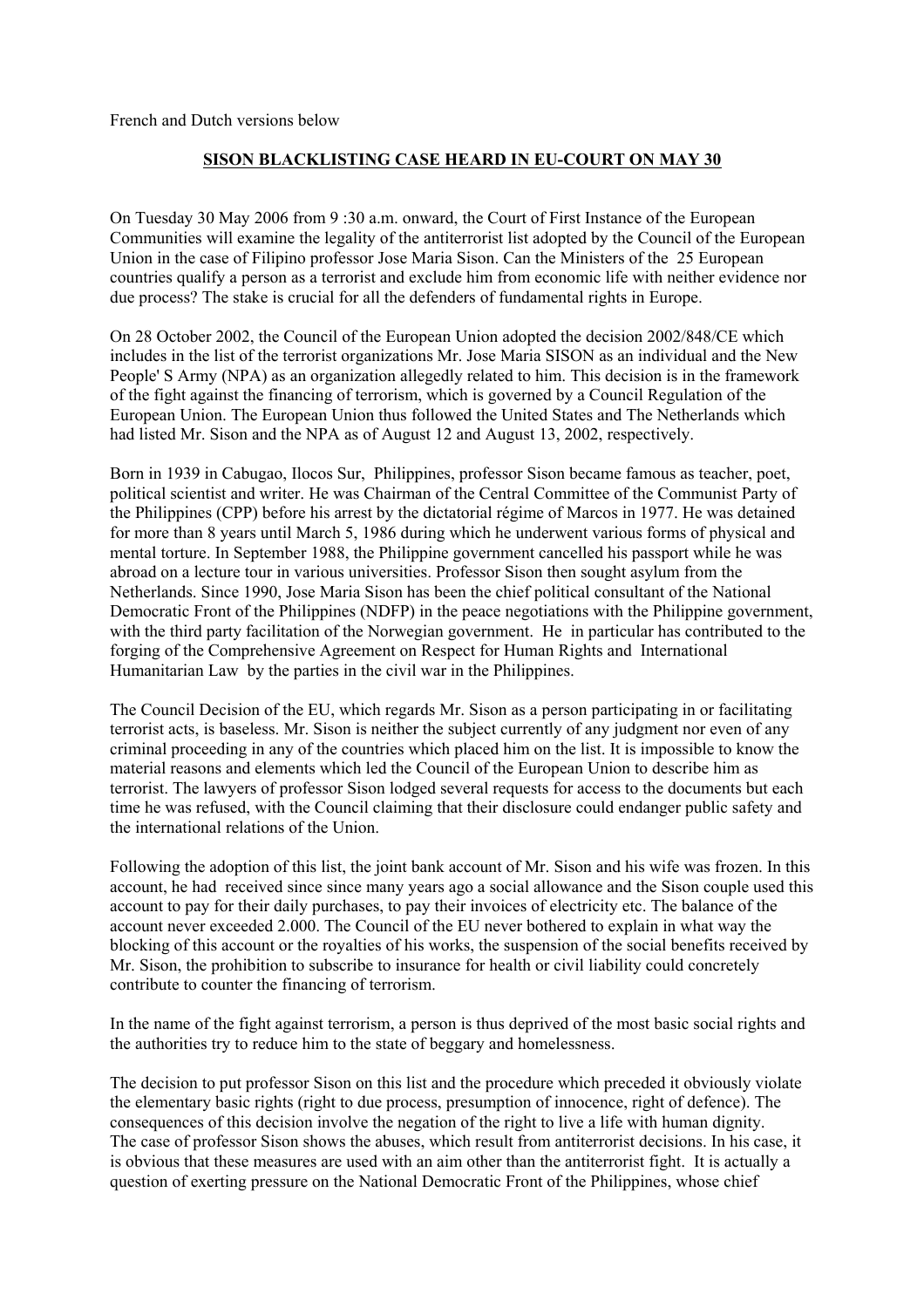political consultant is Jose Maria Sison, in the negotiations with the Philippine government, as admitted by the Philippine Secretary of Foreign Affairs, Blas Ople in January 2003: "when there is an agreement of peace, I will ask the European Union, the United States and the other countries to withdraw the rebels from the terrorist lists of organizations". (see the article: "Reds must sign peace agreement to get off terror list -- Ople", Arranges France-Press, February, 1, 2003 ([http://www.inq7.net/brk/2003/feb/01/brkpol\\_12-1.htm\)](http://www.inq7.net/brk/2003/feb/01/brkpol_12-1.htm) 

The Council of the European Union, with the support of the Netherlands and the United Kingdom, insists that the traditional guarantees of the European Convention of Human Rights would be inapplicable, under the pretext that the making of this list is a purely administrative procedure. This reasoning opens the door to very serious breaches and the curtailment of fundamental principles of civil rights. With the adoption of Regulation (EC) n° 2580/2001, the Council of the European Union, a non jurisdictional body made up exclusively of members of the governments of the Member States, assume powers normally reserved for independent courts: to designate individuals as terrorist and to inflict on them serious sanctions amounting to penalties. It thus negates completely the principle of separation of powers.

The case of professor Sison also shows that this mechanism is a misuse of power since it allows a political institution to use the fight against terrorism as means of diplomatic and foreign policy .It is essential that all human rightst organizations and militants mobilize and alert public opinion against this violation of fundamental principles. In this respect, the hearing of the application filed by professor Sison in Luxembourg will be a crucial event in the struggle for human rights, as well as in the antiterrorist fight within the legal system of the European Union.

The proceedings for annulment against the inclusion of professor Sison in this list, introduced in February 2003 will be examined on Tuesday May 30, 2006 from 9 :30 a.m. onward at the 2nd chamber of the Court of First Instance of the European Union in Luxembourg (Rue de Fort Niedergrünewald, Kirchberg Plateau, L-2925 Luxembourg). This hearing is open to the public. You are invited to attend.

Jan FERMON with the collaboration of Mathieu BEYS

Lawyers at the bar of Brussels

.

For any additional information: Jan.Fermon@Progresslaw.net or Mathieu.Beys@Progresslaw.net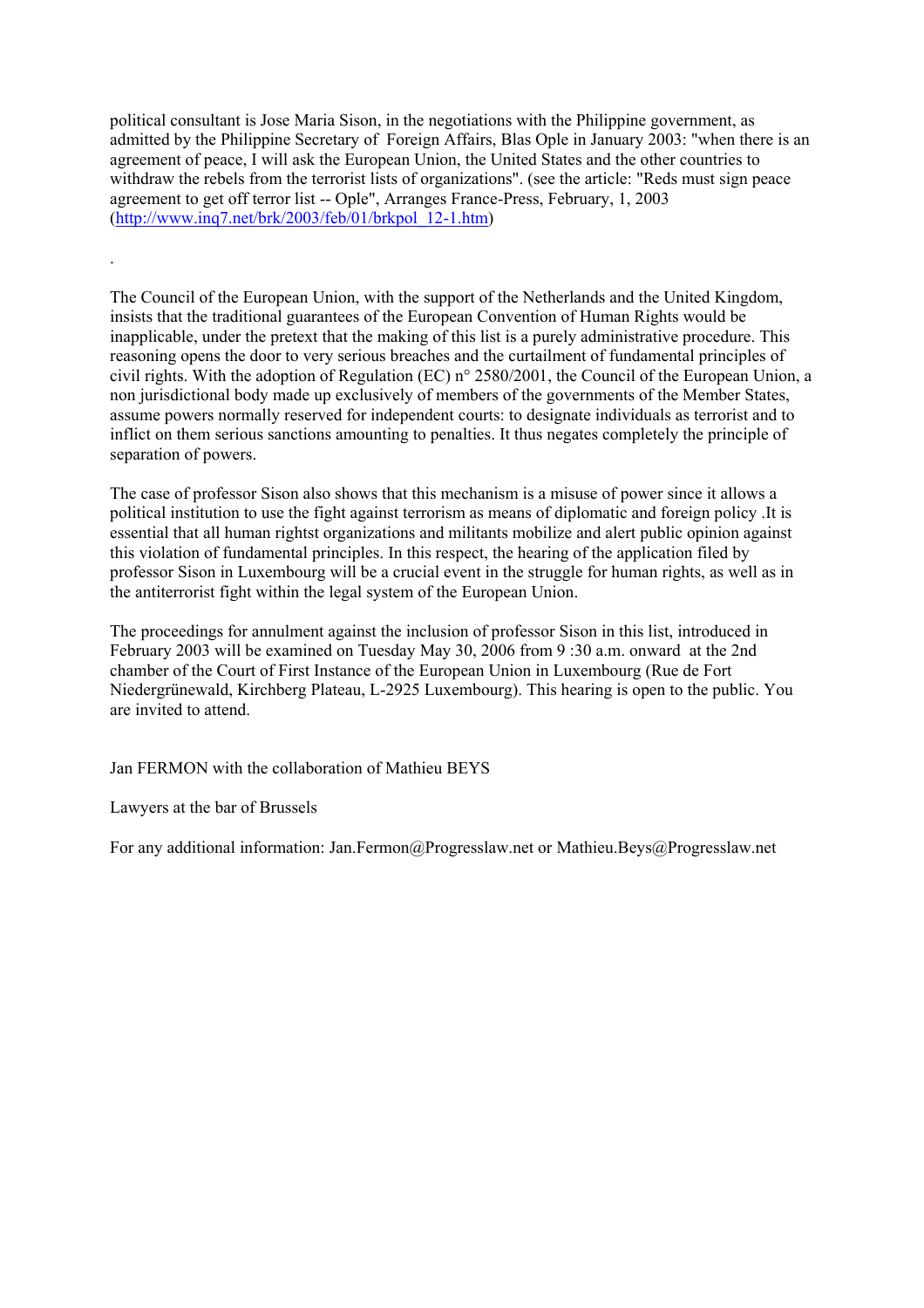## **LE RECOURS CONTRE L'INCLUSION DE SISON DANS LISTE NOIRE DEVANT LE TRIBUNAL DE PREMIERE INSTANCE DE l'UE LE 30 MAI**

**Ce mardi 30 mai 2006 à 9 h 30, le Tribunal de première instance des communautés européennes examinera la légalité des listes antiterroristes adoptées par le Conseil de l'Union européenne avec le cas du professeur philippin Jose Maria Sison. Les ministres des 25 peuvent-ils qualifier une personne de terroriste et l'exclure de la vie économique sans preuves ni procès ? L'enjeu est crucial pour tous les défenseurs des droits fondamentaux en Europe.** 

Le 28 octobre 2002, le Conseil de l'Union européenne a adopté la décision 2002/848/CE qui inclut dans la liste des organisations terroristes Mr. Jose Maria SISON comme personne physique et la Nouvelle Armée du Peuple (New People's Army, NPA) comme organisation prétendument liée à lui. Cette décision s'inscrit dans le cadre de la lutte contre le financement du terrorisme, qui est régie par un règlement du Conseil de l'Union européenne<sup>1</sup>. L'Union européenne a ainsi suivi les Etats-Unis qui avaient listé Mr. Sison et la NPA dès le 12 août 2002, suivi le lendemain, 13 août 2002, par les Pays-Bas.

Né en 1939 à Cabugao, Ilocos Sur (Philippines), le professeur Sison s'est rendu célèbre comme enseignant, poète, politologue, et écrivain. Il a été président du Comité Central du Parti Communiste des Philippines (CPP) avant d'être arrêté par le régime dictatorial de Marcos en 1977. Il a été détenu jusqu'au 5 mars 1986 et a subi pendant plus de 8 ans des diverses formes de torture physique et mentale. En septembre 1988, le gouvernement philippin a annulé son passeport alors qu'il était à l'étranger pour une tournée de conférences dans différentes universités. Le professeur Sison a alors demandé l'asile au Pays-Bas. Depuis 1990, Jose Maria Sison est le consultant politique principal du Front Démocratique National des Philippines dans les négociations de paix avec le gouvernement philippin qui se déroulent notamment sous les bons offices du gouvernement norvégien. Il a notamment contribué au respect du droit international humanitaire par les parties au conflit armé interne qui existe aux Philippines.

La décision du Conseil de l'UE, qui considère M. Sison comme une personne participant ou facilitant des actes terroristes ne repose sur aucun élément concret. M. Sison ne fait actuellement l'objet d'aucune condamnation ni même d'aucune poursuite pénale dans les pays qui l'ont placé sur la liste. Il est impossible de connaître les raisons et les éléments matériels qui ont amené le Conseil de l'Union européenne à le qualifier de terroriste. Les avocats du professeur Sison ont introduit plusieurs demandes d'accès aux documents<sup>2</sup> mais ce fut à chaque fois refusé, le Conseil considérant que leur divulgation pourrait mettre en cause la sécurité publique et les relations internationales de l'Union.

Suite à l'adoption de cette liste, le compte en banque conjoint de Mr. Sison et de son épouse a été gelé. Sur ce compte, il recevait depuis de nombreuses années une allocation sociale et les époux Sison utilisaient ce compte pour payer leurs achats quotidiens, payer leurs factures d'électricité etc. Le solde du compte n'a jamais dépassé 2.000 €. Le Conseil de l'UE n'a jamais pu expliquer en quoi le blocage de ce compte ou des droits d'auteur de ses ouvrages, la cessation de l'aide sociale perçue par Mr. Sison, l'interdiction de souscrire une assurance couvrant ses soins de santé ou sa responsabilité civile pouvait concrètement contribuer à contrer le financement du terrorisme...

Au nom de la lutte contre le terrorisme, une personne est donc privée de tout les droits sociaux les plus élémentaires et les autorités tentent de le réduire à l'état de mendiant et sans abri.

-

<sup>&</sup>lt;sup>1</sup> Règlement (CE) n° 2580/2001 du Conseil du 27 décembre 2001 concernant l'adoption de mesures restrictives spécifiques à l'encontre de certaines personnes et entités dans le cadre de la lutte contre le terrorisme (*Journal officiel de l'Union européenne n° L 344 du 28/12/2001 p. 70 – 75)*

<sup>2</sup> Sur base du Règlement 1049/2001 relatif à l'accès du public aux documents du Parlement européen, du Conseil et de la Commission *(Journal officiel n° L 145 du 31/05/2001 p.43 –48)*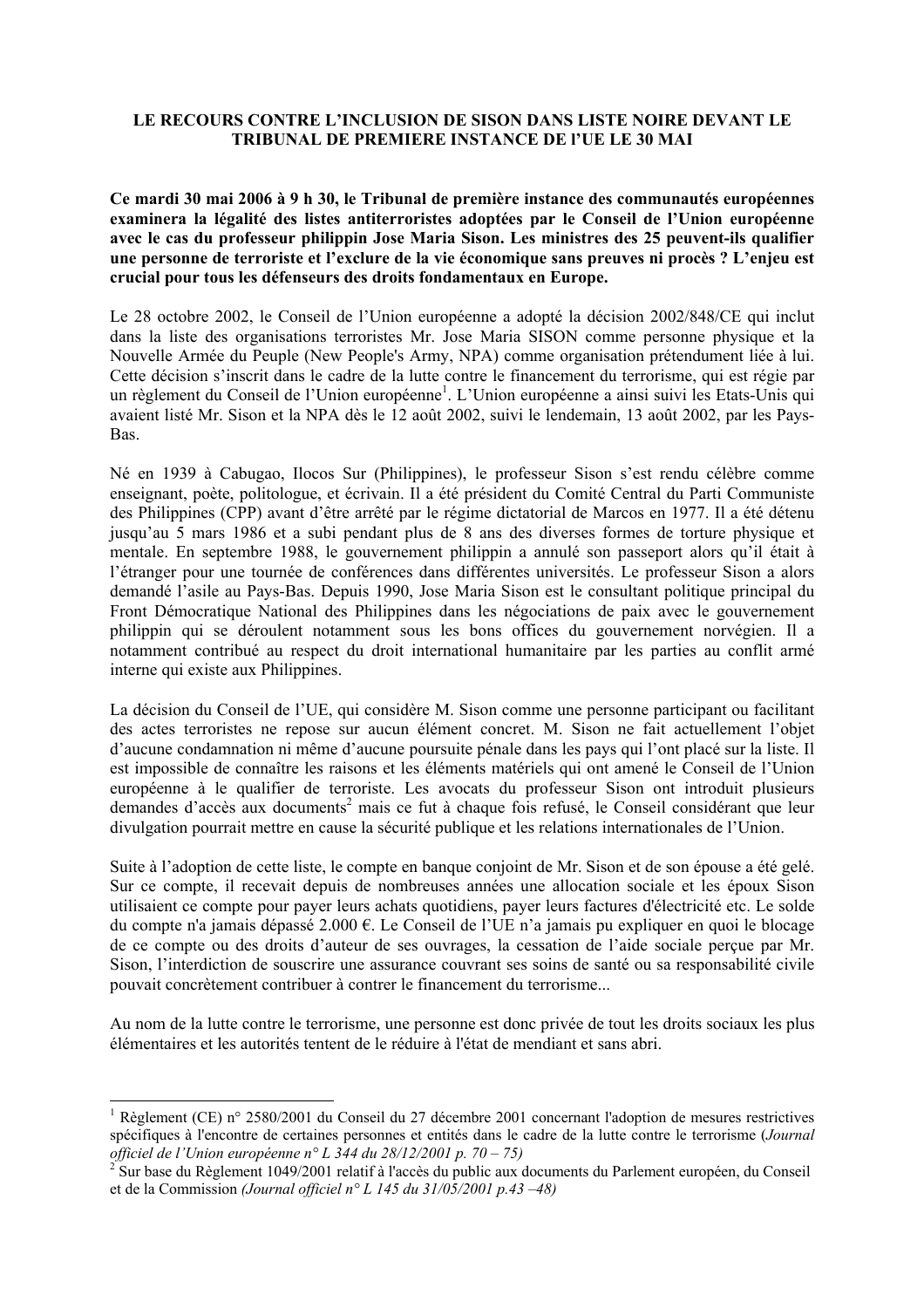La décision de placer le professeur Sison sur cette liste et la procédure qui l'a précédé violent de manière flagrante les droits fondamentaux élémentaires (droit à un procès équitable, à la présomption d'innocence, droit de la défense). Les conséquences de cette décision mènent à la négation du droit de mener une vie conforme à la dignité humaine.<sup>3</sup>

Le cas du professeur Sison montre les abus auxquels peuvent mener les législations antiterroristes. Dans son cas, il apparaît clairement que ces mesures sont utilisées dans un tout autre but que la lutte antiterroriste. Il s'agit en réalité de faire pression sur le Front Démocratique National des Philippines, dont Jose Maria Sison est le consultant politique principal, dans les négociations avec le gouvernement, comme l'a admis le Secrétaire philippin aux Affaires Etrangères, Blas Ople en janvier 2003 : *« lorsqu'il y aura un accord de paix, je demanderai à l'Union européenne, aux Etats-Unis et aux autres pays de retirer (les rebelles) des listes d'organisations terroristes* ». (Voir l'article : "Reds must sign peace accord to get off terror list--Ople", Agence France-Presse, February, 1, 2003 ([http://www.inq7.net/brk/2003/feb/01/brkpol\\_12-1.htm\)](http://www.inq7.net/brk/2003/feb/01/brkpol_12-1.htm)

Le recours en annulation contre l'inclusion du professeur Sison dans cette liste, introduit en février 2003 sera examiné le **mardi 30 mai 2006 à 9 h 30** devant la 2ème chambre du Tribunal de Première Instance de l'Union européenne de Luxembourg (Rue du Fort Niedergrünewald, plateau du Kirchberg, L-2925 Luxembourg). Cette audience est publique.

Le Conseil de l'Union européenne, avec le soutien des Pays-Bas et du Royaume-Uni, estime que les garanties traditionnelles exigées notamment par la Convention européenne des droits de l'homme seraient inapplicables, sous prétexte que l'établissement de cette liste serait une procédure purement administrative. Ce raisonnement ouvre la porte à de très graves dérives et à la mise entre parenthèse des principes fondamentaux de l'état de droit. Avec l'adoption du règlement (CE) n° 2580/2001, le Conseil de l'Union européenne, organe non juridictionnel composé exclusivement de membres des gouvernements des états membres, s'octroie des pouvoirs normalement dévolus à des tribunaux indépendants : désigner des individus comme terroriste et de leur infliger de graves sanctions assimilables à des peines. Il s'agit donc d'une négation pure et simple du principe de séparation des pouvoirs. Le cas du professeur Sison montre également que ce mécanisme est un détournement de pouvoir puisqu'il permet l'utilisation, par une institution politique, de la lutte contre le terrorisme à des fins de politique extérieure et diplomatique.

Face à cette violation des principes fondamentaux, il est indispensable que l'ensemble des organisations et des militants des droits de l'homme se mobilisent et alertent l'opinion publique. A cet égard, l'examen du recours introduit par le professeur Sison à Luxembourg sera une étape cruciale dans le combat des droits de l'homme, tant dans la lutte antiterroriste que dans l'ordre juridique de l'Union européenne.

Jan FERMON Avec la collaboration de Mathieu BEYS

Avocats au barreau de Bruxelles

Pour toute information complémentaire :

jan.fermon@progresslaw.net ou mathieu.beys@progresslaw.net

 3 La requête complète en annulation peut être trouvée à l'adresse suivante <http://www.defendsison.be/>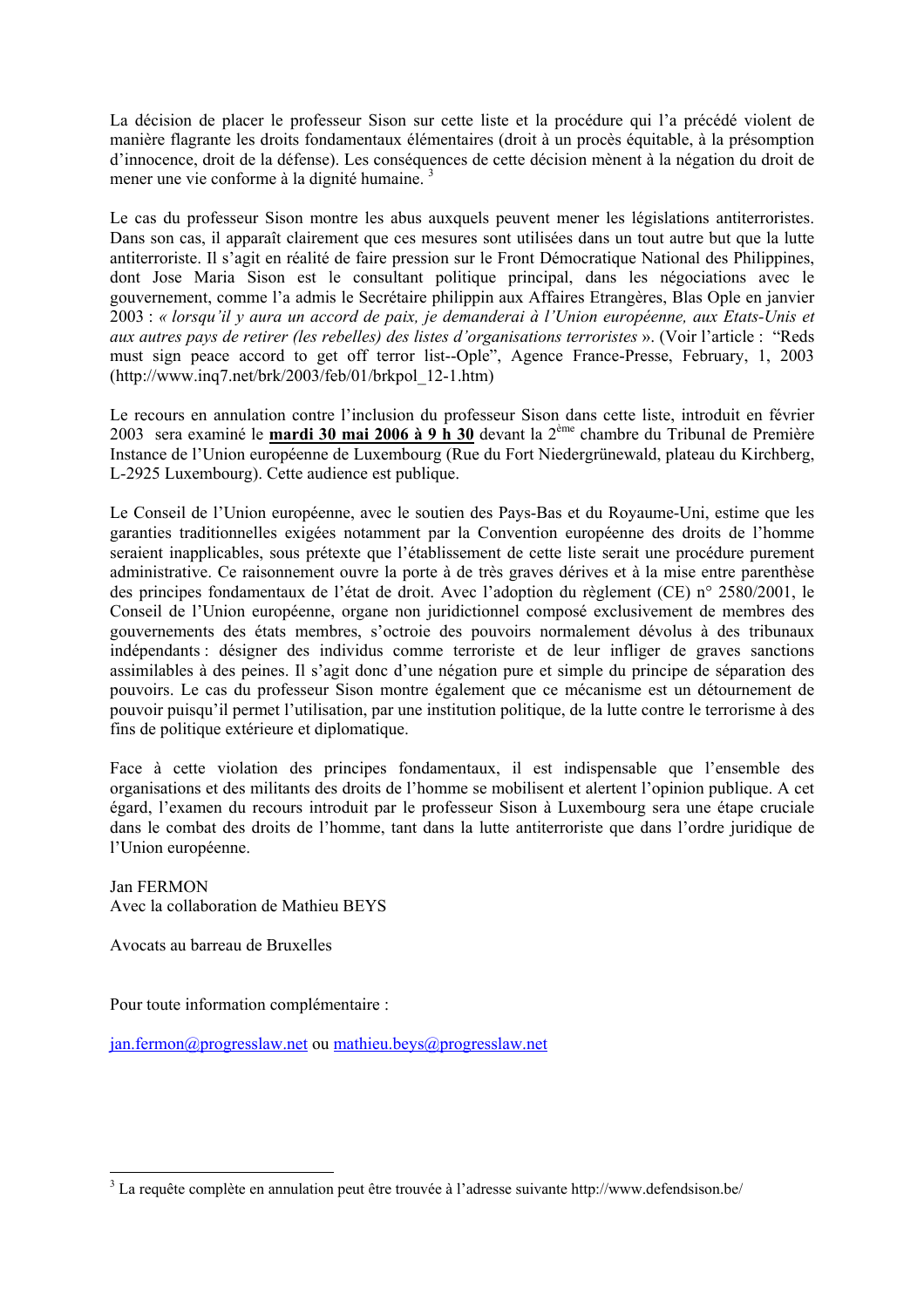## **BEROEP TEGEN OPNAME SISON OP ZWARTE LIJST VOOR HET GERECHT VAN EERSTE AANLEG VAN DE EU OP 30 MEI**

**Op 30 mei 2006 om 9 u 30 zal de Gerecht van eerste aanleg van de Europese gemeenschappen de wettelijkheid onderzoeken van de antiterreur lijsten die door de Raad van de Europese Unie werden aangenomen in de zaak van de Filippijnse Professor José Maria Sison. Kunnen de Ministers van de 25 lidstaten een persoon als terrorist aanduiden en hem uit het economisch leven uitsluiten zonder enig bewijs en zonder proces ? De inzet is cruciaal voor al wie in Europa de fundamentele rechten van de burgers verdedigt.** 

Op 28 oktober 2002 heeft de Raad van de Europese Unie het besluit 2002/848/CE genomen met een lijst van terroristische organisaties waarop José Maria Sison als persoon en het Nieuw Volksleger (New People's Army NPA) waarmee hij zou verbonden zijn, werden opgenomen. Dit besluit kadert in de strijd tegen de financiering van het terrorisme, die geregeld wordt door een verordening van de Raad van de Europese Unie.<sup>4</sup> De Europese gemeenschap is daarin de Verenigde Staten gevolgd die op 12 augustus 2002 de Heer Sison en het NPA op hun lijst hadden geplaatst, één dag later gevolgd door Nederland.

Professor Sison, die geboren werd in 1939 in Cabugao, Ilocos Sur op de Filippijnen werd beroemd als docent, dichter, politoloog en schrijver. Hij was voorzitter van het Centraal comité van de Communistische Partij van de Filippijnen (CCP) vóór hij door het dictatoriale regime van Marcos werd aangehouden in 1977. Hij bleef in de gevangenis tot 5 maart 1986 en onderging verschillende fysieke en mentale folteringen. In september 1988 heeft de Filippijnse regering zijn paspoort ingetrokken terwijl hij in het buitenland conferenties ging geven aan verschillende universiteiten. Professor Sison heeft dan asiel aangevraagd in Nederland. Sinds 1990 is José Maria Sison de voornaamste politieke raadgever van het Filippijnse Nationaal Democratisch Front in het vredesoverleg met de Filippijnse regering dat plaatsvindt onder de bescherming van de regering van Noorwegen. Hij heeft onder meer bijgedragen tot het respecteren van het internationaal humanitair recht door de strijdende partijen in het intern gewapend conflict dat de Filippijnen verdeelt.

De beslissing van de Raad van de Europese Unie, die de Heer Sison beschouwt als iemand die deelneemt aan terreuracties of ze vergemakkelijkt, berust op geen enkel concreet element. De Heer Sison is noch veroordeeld, noch strafrechterlijk vervolgd in de landen die hem op de lijst hebben gezet. Het blijkt onmogelijk de redenen en de feitelijke elementen te weten te komen die de Raad van de Europese Unie ertoe gebracht hebben hem als terrorist te kenmerken. De advocaten van de Heer Sison hebben verscheidene aanvragen ingediend om de documenten<sup>5</sup> te mogen inzien, maar dat werd telkens geweigerd omdat de Raad oordeelde dat hun bekendmaking de openbare veiligheid en de internationale relaties van de Gemeenschap in gevaar zouden kunnen brengen.

Als gevolg van de aanvaarding van deze lijst is de gemeenschappelijke bankrekening van de Heer Sison en zijn echtgenote geblokkeerd. Op deze rekening ontving hij sinds jaren een sociale vergoeding en de echtelieden Sison gebruikten die gelden om in hun dagelijkse behoeften te voorzien, de rekeningen van de elektriciteitsmaatschappij te betalen enz. Het saldo van deze rekening bedroeg nooit meer dan 2000 €. De Raad van de Europese Unie heeft nooit kunnen uitleggen hoe het blokkeren van deze rekening of van de auteursrechten die Sison moest ontvangen of nog de opschorting van de sociale hulp die hem werd uitgekeerd, het verbod een ziekteverzekering of een verzekering tegen

 4 Verordening (EG) nr. 2580/2001 inzake specifieke beperkende maatregelen tegen bepaalde personen en entiteiten met het oog op de strijd tegen het terrorisme (*Publicatieblad van de Europese Unie nr. L 344 van 28/12/2001 p. 70 – 75)*

<sup>&</sup>lt;sup>5</sup> Op grond van Verordening (EG) nr. 1049/2001 van het Europees Parlement en de Raad inzake de toegang van het publiek tot documenten *(Publicatieblad van de Europese Unie nr. L 145 van 31/05/2001 p.43 –48)*